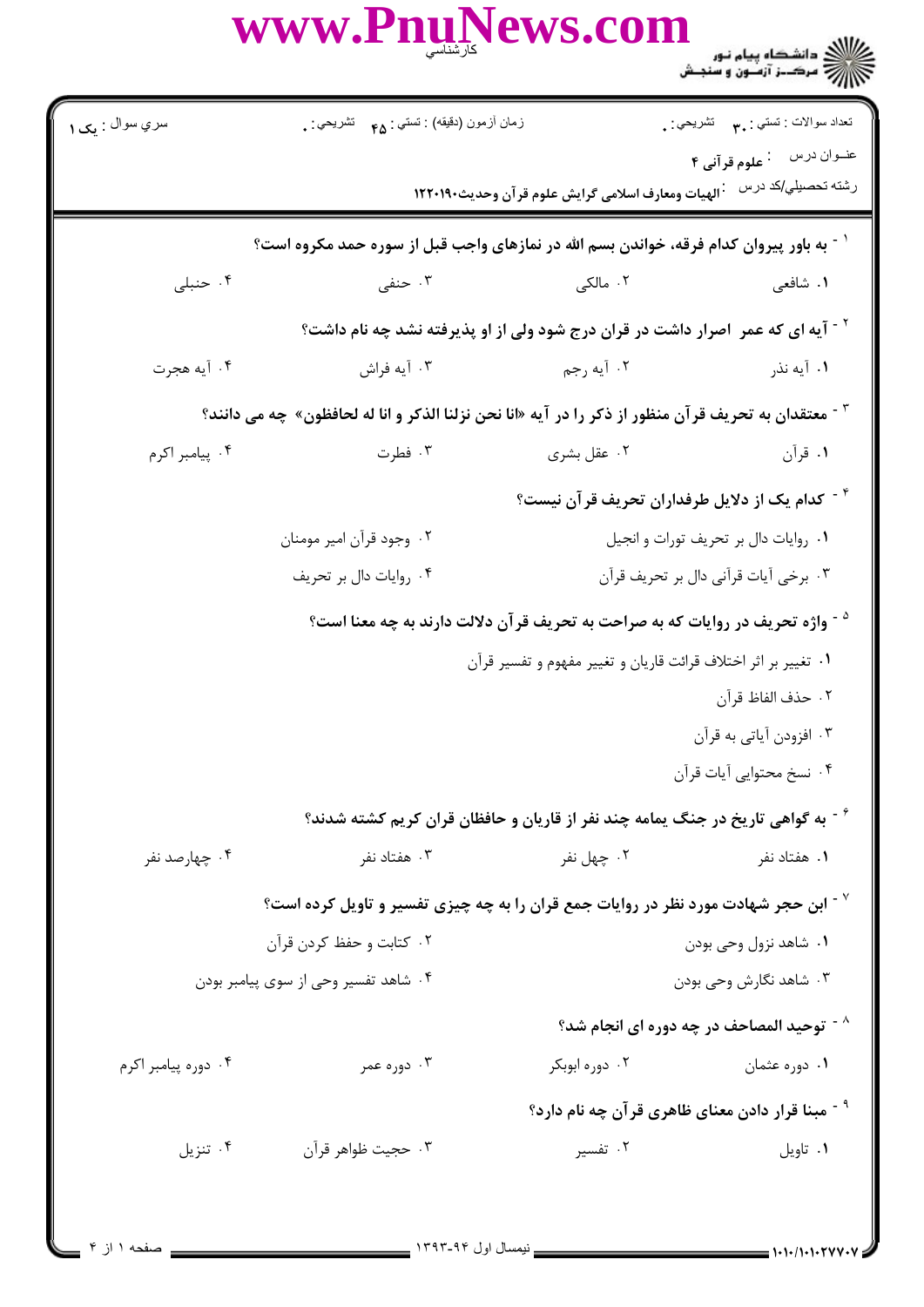www.Pnul سري سوال : **۱ بک** نعداد سوالات : نستبي : پم نشريحي : <sub>.</sub> زمان أزمون (دقيقه) : تستي : <sub>۴۵</sub> تشريحي : .

رشته تحصیلي/کد درس ۔ : الهیات ومعارف اسلامی گرایش علوم قر آن وحدیث۱۲۲۰۱۹۰

<sup>۱۰ -</sup> واژه نسخ در عبارت «نسخت الشمس الظل» به چه معنا است؟ ۰۱ تغییر ۰۲ ازاله و از بین بردن ۰۴ نقل از یک مکان به مکان*ی* دیگر

۰۳ نوشتن از روی چیزی ۰<sup>۱۱ -</sup> تفسیر آلاء الرحمن نگاشته کیست؟

٢. سيد قطب **١.** علامه فضل الله ۰۴ محمدجواد مغنيه ۰۳ محمدجواد بلاغی

<sup>۱۲ -</sup> تغییر یافتن حکم چیزی با سپری شدن وقت و دوران ان حکم را چه می گویند؟

۰۲ تبیین ۰۴ نسخ ۰۳ تخصیص ۰۱ تقیید

<sup>۱۳ -</sup> کدام نوع نسخ امکان تحقق دارد؟

۰۴ نسخ در لوح محفوظ ۰۳ نسخ در حکم و تلاوت ٢. فقط نسخ در تلاوت ۱. فقط نسخ در حکم

<sup>۱۴ -</sup> به استناد ایات قرآن جهاد با اهل کتاب در چه صورتی جایز نیست؟

- ٠١ در صورتي كه آنان ابتدا به جنگ با مسلمانان اقدام كنند. ۰۲ در صورتی که آنان در میان مسلمانان فتنه و اختلاف بیندازند. ۰۳ در صورتی که آنان جزیه مورد قرارداد با مسلمانان را نپردازند.
	- ۰۴ در صورتی که به دین اسلام نگروند و مسلمان نشوند.
- <sup>د ١ -</sup> آيه «كُتبَ عَلَيْكُمْ إِذَا حَضَرَ ٱحَدَكُمُ الْمَوْتُ إِنْ تَرَ<sup>ى</sup> خَيْرًا الْوَصِيَّةُ لِلْوَالِدَيْنِ وَالْأَقْرَبِينَ بِالْمَعْرُوفِ حَقًّا عَلَي الْمُتَّقِينَ» به چه عنوانى معروف است؟

۰۴ آيه اقربين ۰۲ آيه وصيت ١. آيه ارث ۰۳ آبه موت

- <sup>۱۶ -</sup> واژهٔ کتابت در آیه «کَتَبَ عَلَی نَفْسه الرَّحْمَةَ» به چه معناست؟
- ۰۳ تفویض ۰۴ تقدیر حتمی ۰۲ توفيق الهي ۰۱ علم الهي

`` - به باور ابن عباس و قتاده آيه تحريم جنگ كه مى فرمايد: «يَسْأَلُونَكَ عَنِ الشَّهْرِ الْحَرَامِ قِتَالِ فِيهِ قُلْ قِتَالٍّ فِيهِ كَبِيرٌ وَصَدٌّ عَنْ سَبِيل اللَّه» با كدام آيه نسخ مي شود؟

۰۳ آيه صوم ۰۲ آبه سيف ۰۴ آیه آزادی عقیده ۰۱ آیه جهاد

<sup>۱۸ -</sup> به هر عملی که زشتی و قباحت آن زیاد باشد چه گفته می شود؟

۰۳ فجور ۰۲ فسق ۰۱ فاحشه

 $P \parallel I \parallel$ 

۰۴ کذب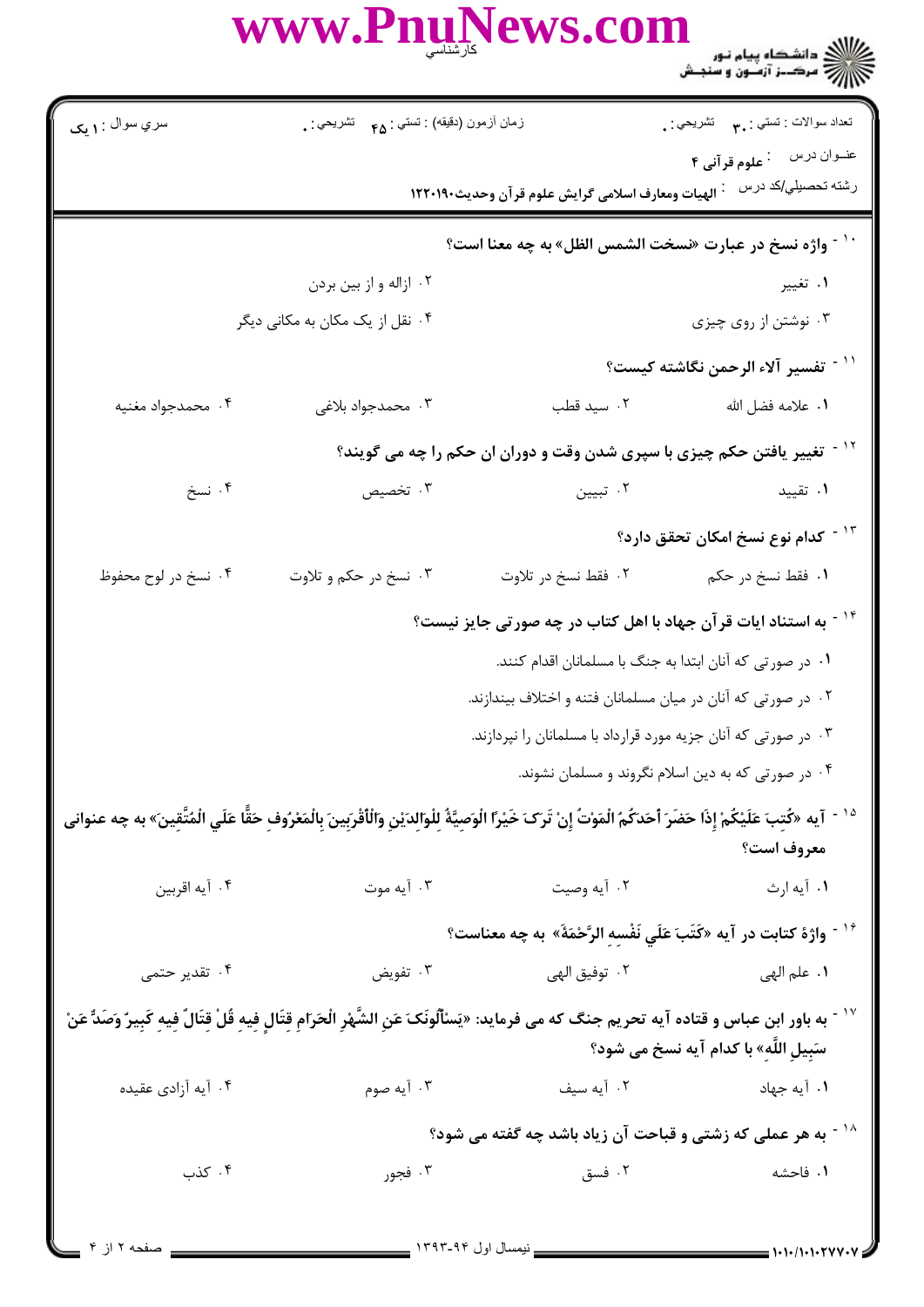|                        | www.PnuNews.com                                    |               |                                                                                                                                                                                                                                         |
|------------------------|----------------------------------------------------|---------------|-----------------------------------------------------------------------------------------------------------------------------------------------------------------------------------------------------------------------------------------|
| سري سوال : <b>۱ يک</b> | زمان أزمون (دقيقه) : تستي : ۴۵ $\delta$ تشريحي : . |               | تعداد سوالات : تستبي : ٣ <b>. س</b> تشريحي : .                                                                                                                                                                                          |
|                        |                                                    |               | عنوان درس في علوم قرآني ۴                                                                                                                                                                                                               |
|                        |                                                    |               | <sup>۱۹ -</sup> روایات منقول از امام علی درباره تحریم متعه از نظر دانش حدیث چه وضعیتی دارند؟                                                                                                                                            |
| ۰۴ دروغ و جعلی         | ۰۳ دارای اسناد مرسل                                |               | ۰۱ مخالف با تاریخ مسلم ۲۰ دارای راویان غالی                                                                                                                                                                                             |
|                        |                                                    |               | `` - واژه نصيب در آيه «وَالَّذِينَ عَقَدَتْ أَيْمَانُكُمْ فَآتُوهُمْ نَصِيبَهُمْ إِنَّ اللَّهَ كَانَ عَلَي كُلِّ شَيْءٍ شَهِيدًا» به چه معنا است؟                                                                                       |
| ۰۴ سود                 |                                                    |               | ۰۱ دیه است که جزیه است که ارث                                                                                                                                                                                                           |
|                        |                                                    |               | <sup>۲۱ -</sup> کدام نوع عهد و پیمان از راه آزاد کردن برده به وجود می آید؟                                                                                                                                                              |
| ۴. ولاء قبيله          | ۰۳ ولاء امامت                                      | ۰۲ ضمان جريره | ١. ولاء عتق                                                                                                                                                                                                                             |
|                        |                                                    |               | <sup>71</sup> - منافقی که قبلا کافر بوده سپس به ظاهر اسلام را پذیرفته اند ولی باز هم به کفرشان برگشته اند چه نامیده می شوند؟                                                                                                            |
| ۰۴ خوارج               | ا مرتد $\mathsf{r}$                                | ۰۲ مشرک       | ۰۱ فاسق                                                                                                                                                                                                                                 |
|                        |                                                    |               | <sup>۲۲ -</sup> به تصریح روایات، کدام سوره طولانی قرآن کریم به صورت یکجا بر پیامبر اکرم نازل شده و از نظر نزول آخرین سوره است؟                                                                                                          |
|                        | ۰۳ برائت مائده در                                  |               | ا فتح المستخدم المستخدم المستخدم المستخدم المستخدم المستخدم المستخدم المستخدم المستخدم المستخدم المستخدم المستخ                                                                                                                         |
|                        |                                                    |               | <sup>٢۴ -</sup> منظور از «آخران من غيركم» در آيه «يَا أيُّهَا الَّذِينَ آمَنُوا شَهَادَةُ بَيْنِكُمْ إِذَا حَضَرَ أحَدَكُمُ الْمَوْتُ حِينَ الْوَصِيَّةِ اثْنَانِ ذَوَا عَدْلِ<br>مِنْكُمْ أَوْ آخَرَانِ مِنْ غَيْرِكُمْ» چه كسانى اند؟ |
|                        | ۰۲ غیر مومنان                                      |               | ۰۱ افرادي غير از مردم مدينه                                                                                                                                                                                                             |
|                        | ۰۴ دشمنان و افراد غیر دوست                         |               | ۰۳ افرادی غیر از اقوام و خویشاوند                                                                                                                                                                                                       |
|                        |                                                    |               | <sup>۲۵ -</sup> به باور صاحب «البیان» کدام آیه را می توان جزء آیات منسوخ شمرد؟                                                                                                                                                          |
| ۰۴ آیه استیذان         | ۰۳ آیه فیء                                         | ۰۲ آيه نجوا   | ۰۱ آیه جهاد                                                                                                                                                                                                                             |
|                        |                                                    |               | <sup>۲۶ -</sup> نسخی که در تکوین به وقوع بپیوندد چه نام دارد؟                                                                                                                                                                           |
| ۰۴ تقیید               | تبيين $\cdot^{\mathsf{v}}$                         | ۰۲ بداء       | ۰۱ تخصیص                                                                                                                                                                                                                                |
|                        |                                                    |               | <sup>۲۷ -</sup> علوم و تقدیرات معلق و مشروط را چه می نامند؟                                                                                                                                                                             |
| ۰۴ جبر الهي            | ۰۳ نسخ                                             | ۰۲ بداء       | ۰۱ لوح محو و اثبات                                                                                                                                                                                                                      |
|                        |                                                    |               | <sup>۲۸ -</sup> کدام یک جزء منابع و مدارک تفسیر قرآن نیست؟                                                                                                                                                                              |
|                        | ۰۲ کتب آسمانی ادیان پیشین                          |               | ٠١. ظواهر الفاظ قرآن                                                                                                                                                                                                                    |
|                        | ۰۴ روایات معتبر و قابل استناد                      |               | ۰۳ عقل فطری                                                                                                                                                                                                                             |
|                        |                                                    |               |                                                                                                                                                                                                                                         |